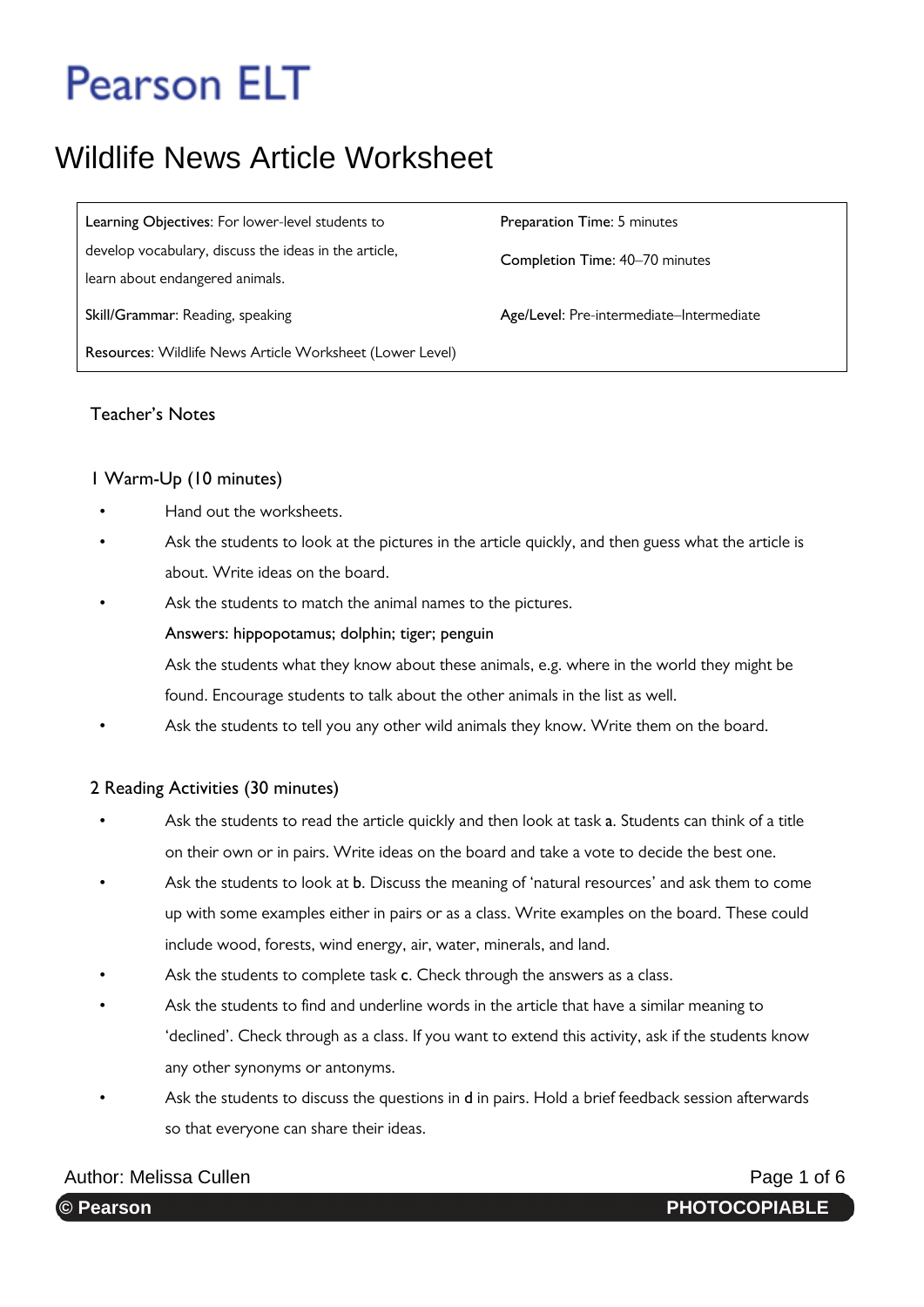## Wildlife News Article Worksheet

#### **Answer Key:**

| $\mathsf{C}$ | I species                                  | 2 regions | 3 declined  | 4 nations     | 5 consume |
|--------------|--------------------------------------------|-----------|-------------|---------------|-----------|
|              | 6 consequences 7 roam                      |           | 8 creatures | 9 agriculture | 10 ivory  |
|              | II overfishing I2 extinct                  |           |             |               |           |
| d            | decreased, fell/fallen, dropped, plummeted |           |             |               |           |

### **3 Extension (30 minutes)**

- In this activity, students will design a TV advert to raise awareness and offer advice to people who want to help. You may wish to bring in pictures of wild animals and some information about endangered animals for them to use.
- Make sure the students use their own words, not complete sentences from the article.
- After the students have planned and practised their television adverts, ask them to perform for the class.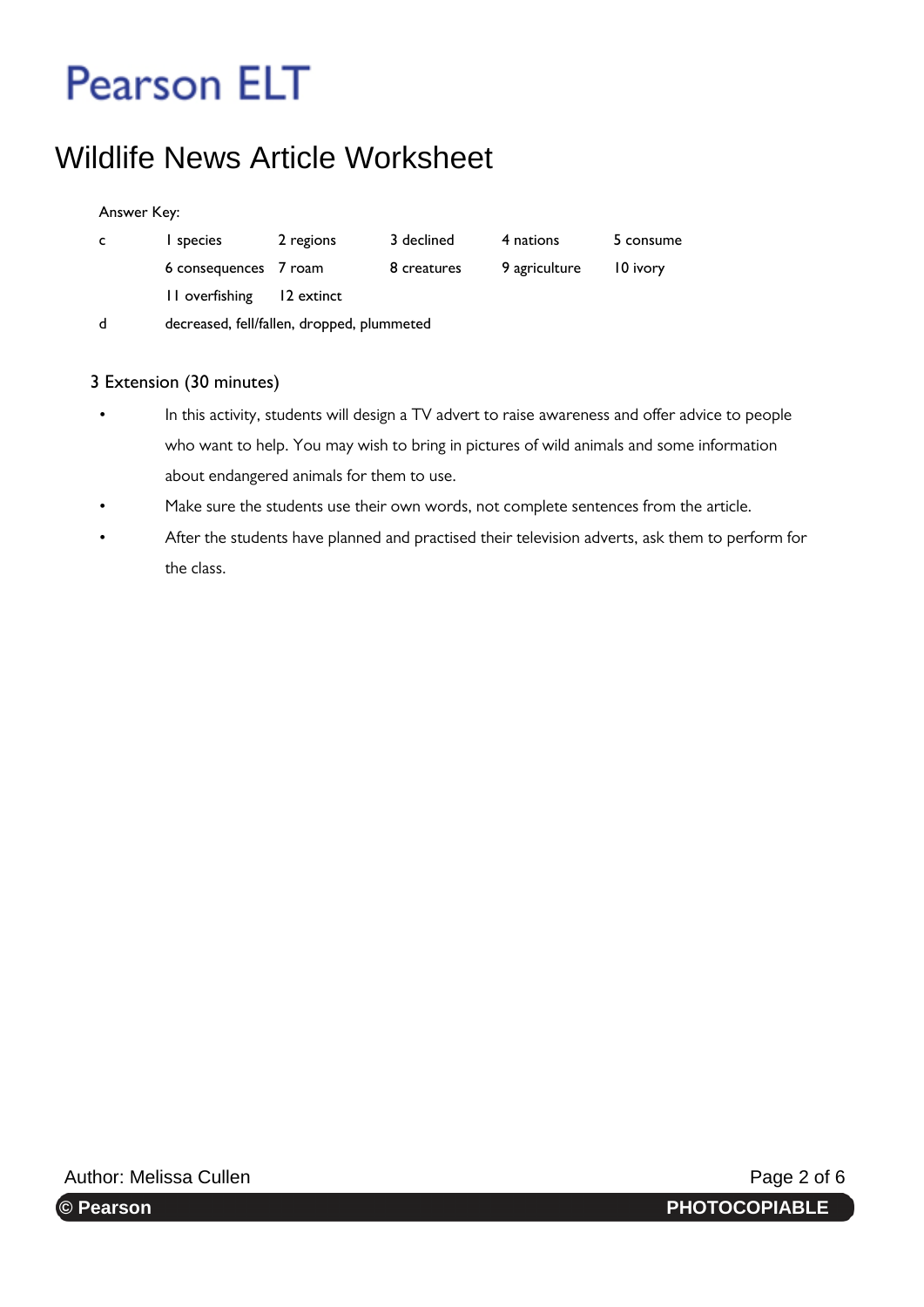## Wildlife News Article Worksheet

*1 You are going to read an article. Quickly look at the pictures and complete the following tasks.* 

- What do you think the article is about?
- Which of the following animals are shown in the pictures?

| tiger  | rhinoceros   | dolphin |
|--------|--------------|---------|
| lion   | hippopotamus | gorilla |
| monkey | chimpanzee   | penguin |

• What other wild animals do you know of?



Author: Melissa Cullen **Page 3 of 6** Author: Melissa Cullen @ Pearson

**PHOTOCOPIABLE**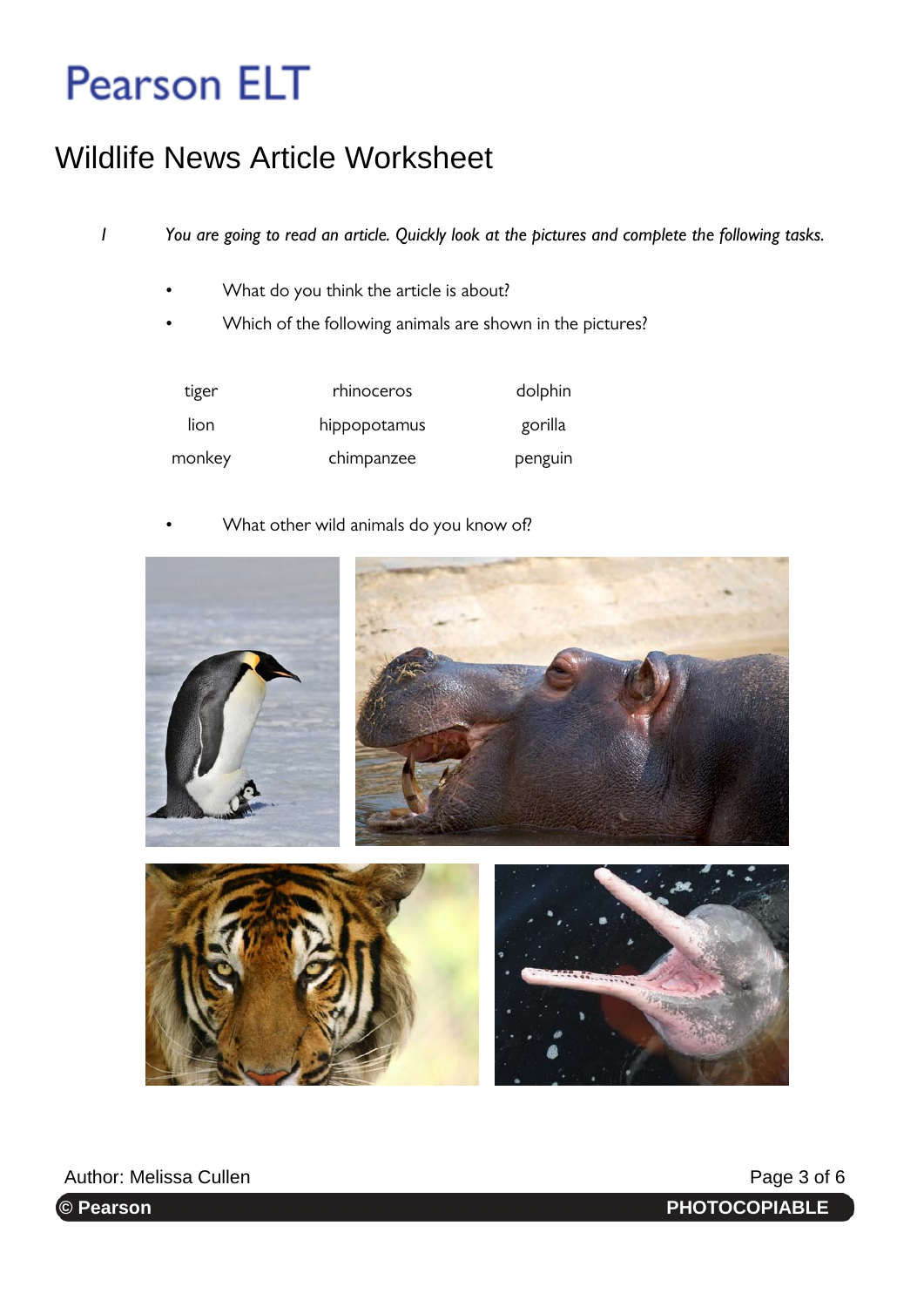## Wildlife News Article Worksheet

*2 Read the article and complete the tasks below.* 

The World Wildlife Fund (WWF) has recently released its two-yearly report on the Earth's health – and according to them, the Earth is not healthy. *Natural resources* are being exploited, and there will be terrible consequences.

**\_\_\_\_\_\_\_\_\_\_\_\_\_\_\_\_\_\_\_\_\_\_\_\_\_\_\_\_\_\_\_** 

The information collected by the WWF and London Zoo is shocking. Between 1970 and 2008, the Earth's wildlife population fell by nearly a third. Species in certain regions decreased even more.

The tiger in Asia has to compete with growing human populations. It is now free to **roam** only  $7$  per cent of the land that used to be its home, and its population has **<u>declined</u>** 70 per cent since 1980. The numbers of Emperor penguins on Antarctica have fallen by nearly half since 1970. Populations of Atlantic cod have dropped by 74 per cent as a result of **overfishing**. Hippopotamus numbers in the Republic of Congo plummeted by 95 per cent in 40 years. Many believe this is because of the increase in agriculture and the ivory trade.

Generally speaking, the world's freshwater creatures have declined the most. Numbers are just a third of what they were in 1970. Some, such as the Yangtze river dolphin, may already be **extinct**. The last reported sighting of the dolphin was ten years ago.

The WWF claims that resources such as water and forests are being used, particularly by rich nations, faster than they can be replaced. If we continue to **consume** natural resources at this rate, we will need another planet by 2030. By 2050, we will need a third planet. But of course, we only have one planet.

- a Can you think of a good title for the article?
- b What do you think the meaning of *natural resources* is? Add some examples of natural resources to the box below.

solar energy oil coal

### Author: Melissa Cullen **Page 4 of 6** Author: Melissa Cullen

<sup>(</sup>© Pearson

**PHOTOCOPIABLE**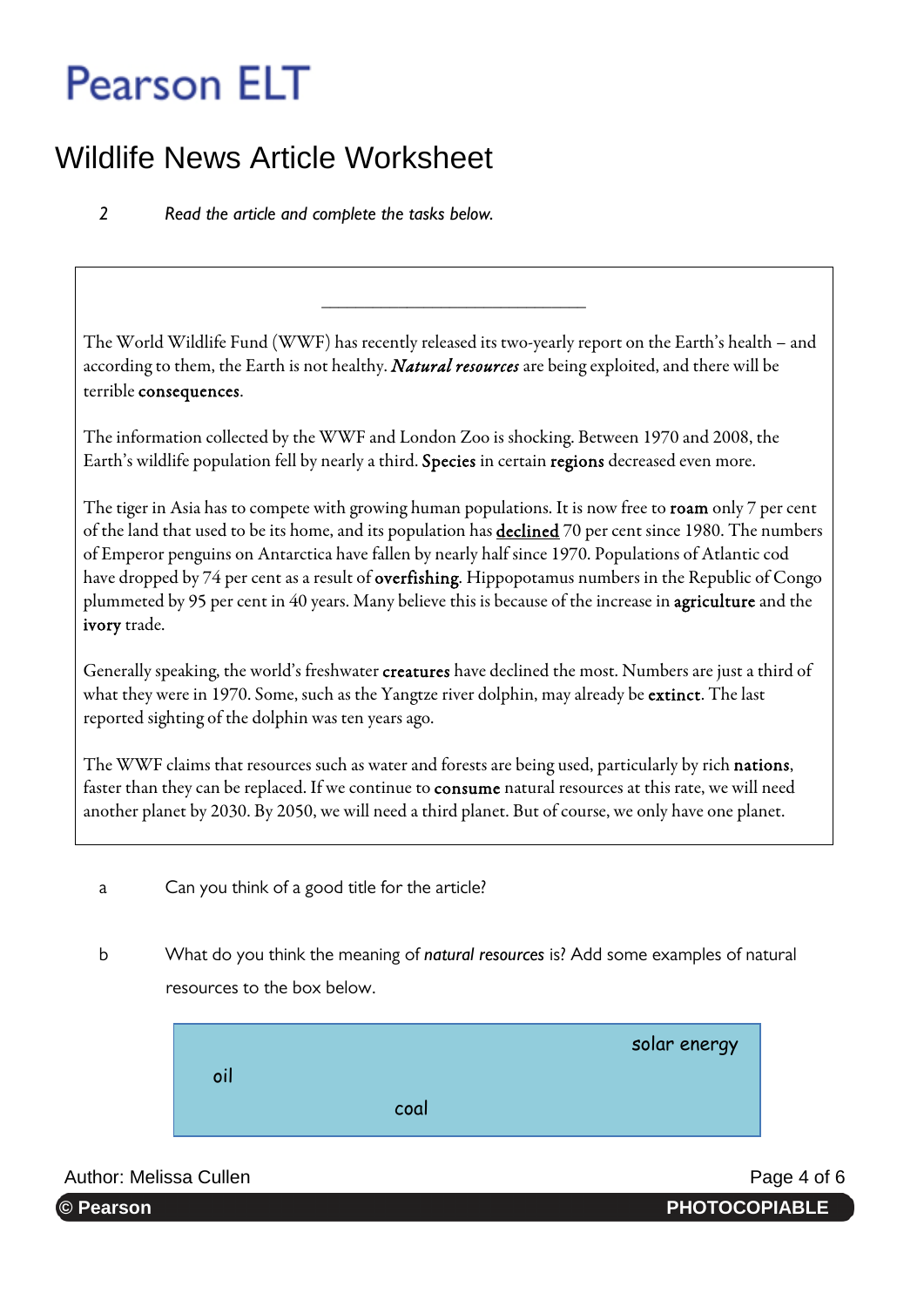### Wildlife News Article Worksheet

c Choose from the words in **bold** in the article to replace the underlined words in the summary below.

The WWF claims that populations of animal *types* (1) \_\_\_\_\_\_\_\_\_\_\_\_\_\_\_ in many *areas* (2) \_\_\_\_\_\_\_\_\_\_\_\_\_\_\_ around the world have *decreased* (3) \_\_\_\_\_\_\_\_\_\_\_\_\_\_\_ in the last 30 years due to the way we, especially the wealthy *countries* (4) use (5) \_\_\_\_\_\_\_\_\_\_\_\_\_\_\_\_\_\_\_\_ natural resources. There will be awful *results* (6) \_\_\_\_\_ for our planet. Animals no longer have large areas of land to *wander around* (7) and many living things (8) \_\_\_\_\_\_\_\_\_\_\_\_\_\_\_\_\_ are dying out to due to increased *farming* (9) \_\_\_\_\_\_\_\_\_\_\_\_\_\_\_**,** the demand for and trade in *the tusks of animals* (10) \_\_\_\_\_\_\_\_\_\_\_\_\_\_\_, and *too much fishing* (11) \_\_\_\_\_\_\_\_\_\_\_\_\_\_\_ of the seas and freshwater areas. Some animal species are believed to be *dead* (12) \_\_\_\_\_\_\_\_\_\_\_\_\_\_\_ already**.**

- d Look at the **underlined** word in the article. Underline the words in the article that have a similar meaning. Can you think of any other words that mean the same or the opposite?
- e In pairs, discuss the following questions:
	- How do you feel about the information given in the article?
	- What could you do to help?
	- What do you think governments should do?
- *3 In groups, design a television advert to raise awareness of the issues in the article. You should include:* 
	- Facts about wildlife in danger
	- How people can help

Author: Melissa Cullen **Page 5 of 6** Author: Melissa Cullen